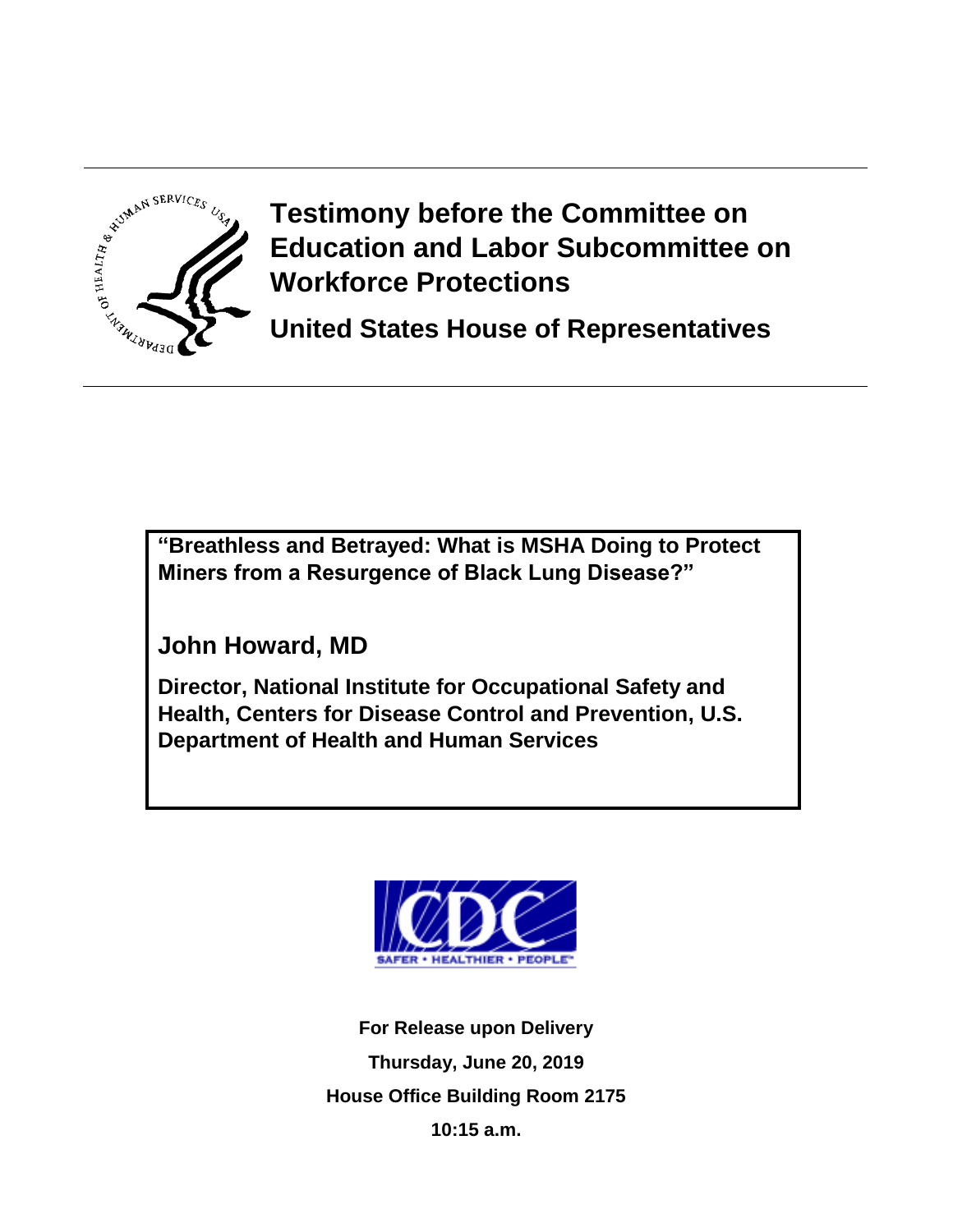# **Statement of John Howard, M.D. Director, National Institute for Occupational Safety and Health Centers for Disease Control and Prevention U.S. Department of Health and Human Services**

# **Subcommittee on Workforce Protections Committee on Education and Labor U.S. House of Representatives**

### **June 20, 2019**

Good morning, Chairwoman Adams, Ranking Member Byrne, and distinguished members of the Subcommittee. My name is John Howard and I am the Director of the National Institute for Occupational Safety and Health, or NIOSH, which is part of the Centers for Disease Control and Prevention (CDC) within the U.S. Department of Health and Human Services (HHS). I am here today to provide the Subcommittee two updates. First, I will provide an update on the science supporting the contribution that inhaling respirable crystalline silica makes to developing pneumoconiosis in U.S. coal miners. Second, I will describe NIOSH's efforts to improve the technology for assessing coal miners' exposures to quartz—the form of crystalline silica found in coal mine dust (IARC, 1997).

## **I. Science Supporting Crystalline Silica (Quartz) as a Contributing Cause of Pneumoconiosis in**

## **U.S. Coal Miners**

#### **A. Quartz Exposure and Pneumoconiosis in Coal Miners**

As mines produce coal, a variety of activities generate dust and aerosolize it. Some airborne dust particles are small enough to remain suspended in the air for long periods of time and can be inhaled deep into the lung. The term respirable coal mine dust or "RCMD" refers to the part of coal mine dust that is composed of these small particles. RCMD is most commonly comprised of micron and submicron particles of coal, quartz, pyrite, calcite, dolomite, clay minerals, and diesel particulate matter. RCMD is generated by a number of mining activities including mining coal, loading and transporting coal, applying rock dust (i.e., a dust composed mostly of finely milled limestone), and most importantly for potential quartz exposure, mining or drilling into geologic strata overlying the coal seam or interbedded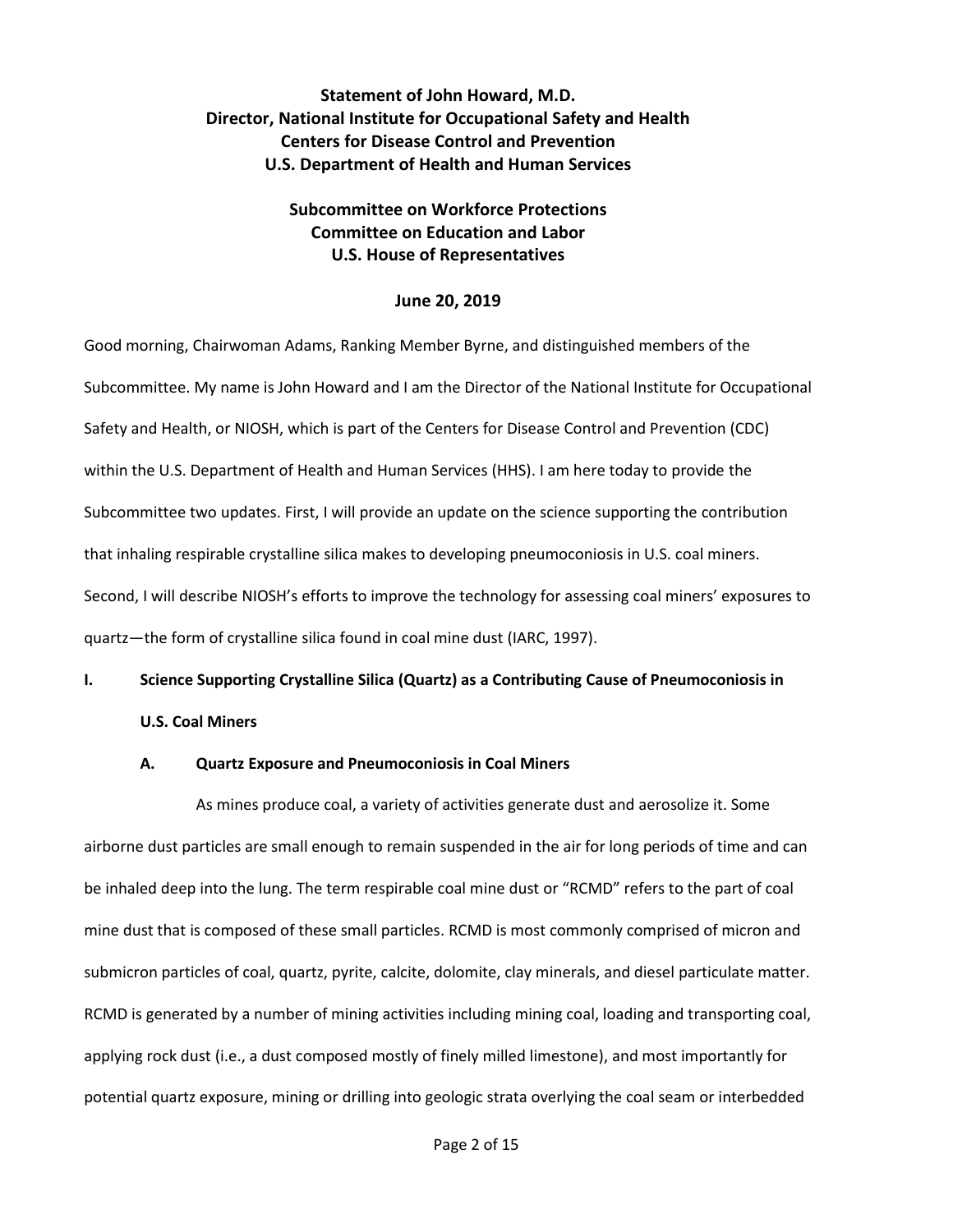with the coal seam. The mineralogy and particle size distribution of RCMD vary both within a single mine and from mine to mine depending on the local geology, rock dusting practices, mining methods, and the use of engineering controls.

Over time, inhalation of a sufficient amount of RCMD into the lungs can lead to a spectrum of potentially disabling and sometimes fatal respiratory diseases, including pneumoconiosis—a class of interstitial lung diseases where inhalation of dust leaves the lung stiff and fibrotic, interfering with the body's ability to get oxygen to the tissues (Petsonk et al., 2013). The risk of developing these pneumoconioses is related to the cumulative amount of RCMD inhaled into the lungs over time (NIOSH, 2011). These diseases predominantly include coal workers' pneumoconiosis (CWP), silicosis (another type of pneumoconiosis), and mixed dust pneumoconiosis. Except in the setting of very intense RCMD exposure, pneumoconiosis typically presents after a latency of several decades from first exposure.

Pneumoconiosis can be detected by radiographic imaging of the chest. On plain chest radiographs, CWP and silicosis can be characterized by small opacities, more severe disease with a higher density of small opacities, and especially severe disease characterized by large opacities called progressive massive fibrosis (PMF). Since the lowest point seen in the mid-1990s, NIOSH surveillance of active coal miners for pneumoconiosis using chest radiographs has identified marked increases in the prevalence of pneumoconiosis. The most recently reported prevalence of radiographic pneumoconiosis among active underground coal miners with 25 or more years' tenure is about 20 percent in the regional areas of eastern Kentucky, western Virginia, and the state of West Virginia and 5 percent in the rest of the U.S. (Blackely, Halldin, et al., 2018). Pneumoconiosis affecting younger miners has also been reported. PMF has increased, particularly in the three states of Central Appalachia mentioned above, with a particularly large number of cases (n=416) identified as receiving care at three rural clinics in western Virginia (Blackley, Reynolds, et al., 2018). There is no medical or surgical cure for pneumoconiosis. The only approach is to prevent inhalation of respirable mineral dusts that cause pneumoconiosis such as respirable coal mine dust and respirable crystalline silica.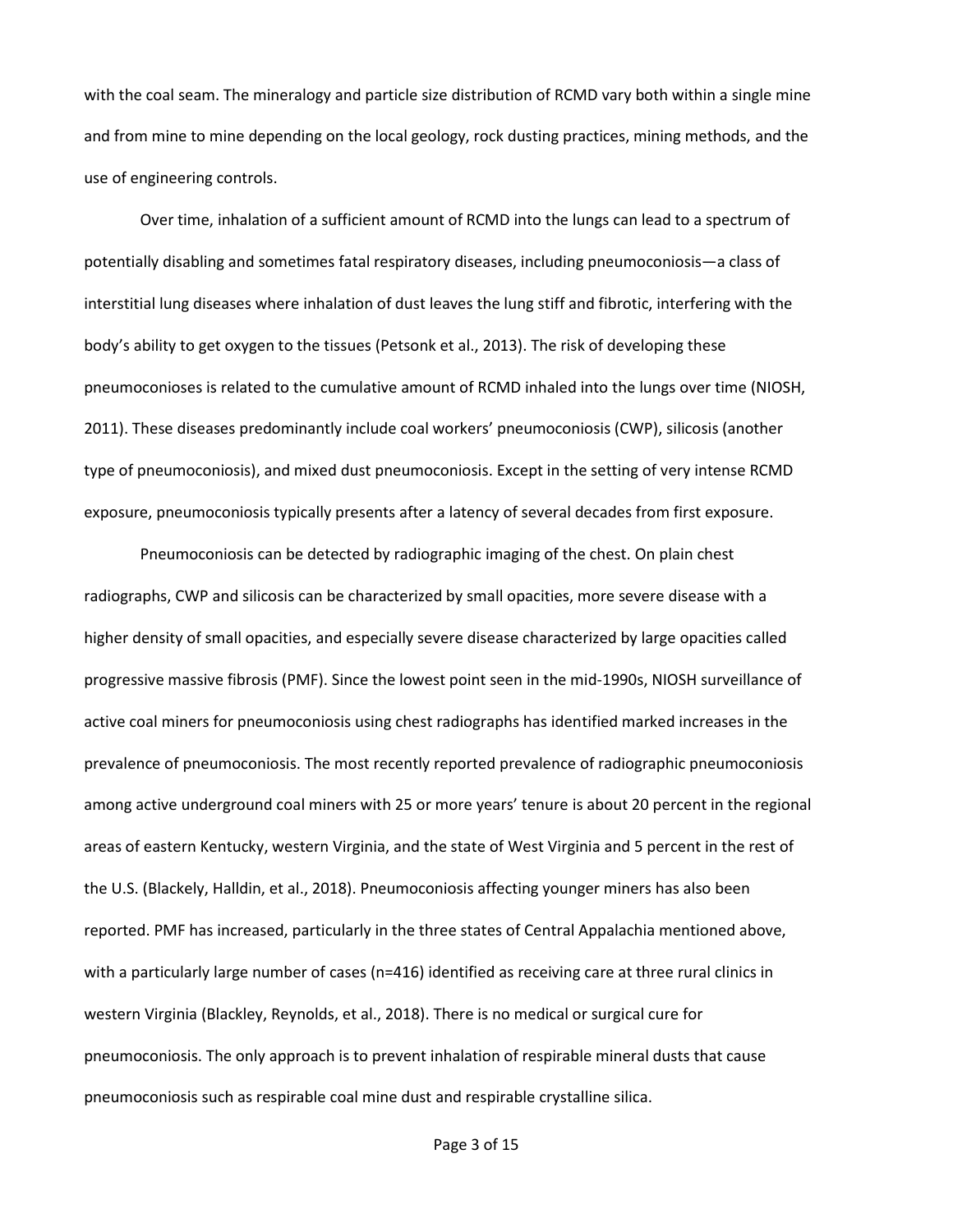#### **B. Quartz Exposure and Pneumoconiosis in Contemporary Coal Miners**

Coal mining activities that disturb rock containing quartz can generate dust aerosols that contain respirable crystalline silica. Inhaling excessive amounts of crystalline silica causes silicosis, a type of pneumoconiosis (NIOSH 2002). It has been known for many years that coal miners, particularly miners in certain jobs such as underground coal miners engaged in roof bolting, miners at the face, and surface miners engaged in drilling through rock overburden, can develop silicosis, or CWP mixed with silicosis (Banks et al., 1983; Vallyathan et al., 2011).

**Coal Workers' Health Surveillance Program Data.** In a 2010 publication, NIOSH investigators thought that crystalline silica exposures were playing an important role in the increasing burden of pneumoconiosis, and rapidly progressive pneumoconiosis, in U.S. underground coal miners (Laney et al., 2010). They described an increasing occurrence of a specific type of radiographic abnormality associated with silicosis, called "r-type opacities," among underground coal miners from eastern Kentucky, western Virginia, and West Virginia. Occurrence was higher in the 2000s relative to the 1990s and 1980s and occurrence was higher in miners from those Appalachian states relative to the rest of the U.S. The same pattern of findings was shown for PMF. Due to the nature of the data, a specific exposure mechanism to explain their findings could not be established, but the authors noted that

"the continuous rise in the demand for coal, coupled with increasing productive mining equipment has led to the depletion of the largest, most easily accessible North American underground coal seams. These factors, and the increasing price of energy sources, have made mining thinner seams of coal more economically feasible" (Laney et al., 2010).

Luttrell and Honaker (2012) describe how this has led to mining large amounts of rock together with coal;

"It is not uncommon for eastern operations to experience yields under 30–35%, thereby producing only 1 t of clean coal from three or more tons of mined product. An estimate complied [*sic*] from production records supplied by coal producers suggests that the average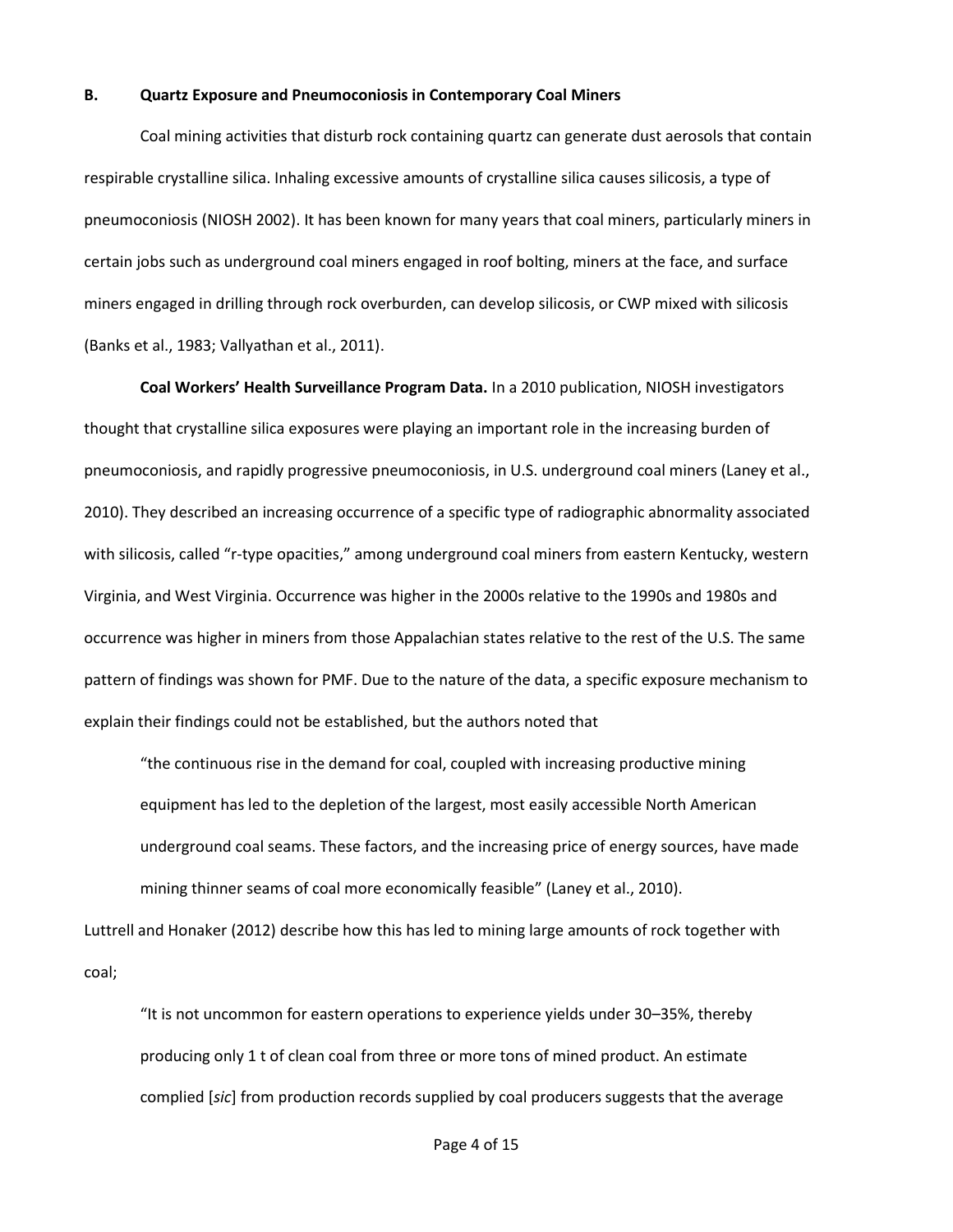yield is now less than 50% (i.e., 49.8% ± 3.5%) for the total USA. This situation is expected to worsen as eastern reserves become thinner and more challenging to mine…Consequently, ever increasing amounts of rock from out-of-seam dilution are being mined…".

In a follow-up to the 2010 publication, NIOSH investigators documented that the prevalence of r-type opacities continued to increase in the 2010s in coal miners working in eastern Kentucky, western Virginia, and West Virginia relative to earlier decades, and also relative to coal miners in the rest of the U.S. (Hall et al., 2019).

**MSHA Inspection Data**. An evaluation of respirable dust and quartz data collected in underground coal mines by Mine Safety and Health Administration (MSHA) mine inspectors confirms underground coal miners' exposure to crystalline silica (Doney et al., 2019). Between 1982 and 2017, over two hundred thousand quartz samples were collected across the U.S. The overall respirable quartz geometric mean of these samples was 0.038 mg/m<sup>3</sup>, with 18.7 percent of samples exceeding MSHA's permissible exposure limit (PEL) that reduces allowable exposures to respirable coal mine dust to ensure exposures to no more than 0.1 mg/m<sup>3</sup> quartz (calculated only when the percentage of quartz in respirable coal mine dust exceeded 5 percent). The percentage of samples collected for the continuous mine operator and helper occupational group, exceeding MSHA's reduced respirable coal mine dust PEL adjusted for quartz content, was 21.9 percent, and the percentage of samples exceeding the exposure limit for the roof bolter occupational group was 19.1 percent. Mean percent quartz in respirable coal mine dust samples for Central Appalachia (MSHA Districts 4, 5, and 12) were significantly higher than in the rest of the U.S.

**Black Lung Clinic Data**. Evaluation of coal miners with PMF seen in Appalachian clinics also supports the role for crystalline silica (quartz) in the increase of the most severe form of pneumoconiosis. In 2018, NIOSH investigators reported a group of 416 coal miners with PMF receiving care at three Black Lung clinics in western Virginia (Blackley, Reynolds, et al., 2018). Later that year, the investigators published a summary of detailed interviews with a convenience sample of 19 miners with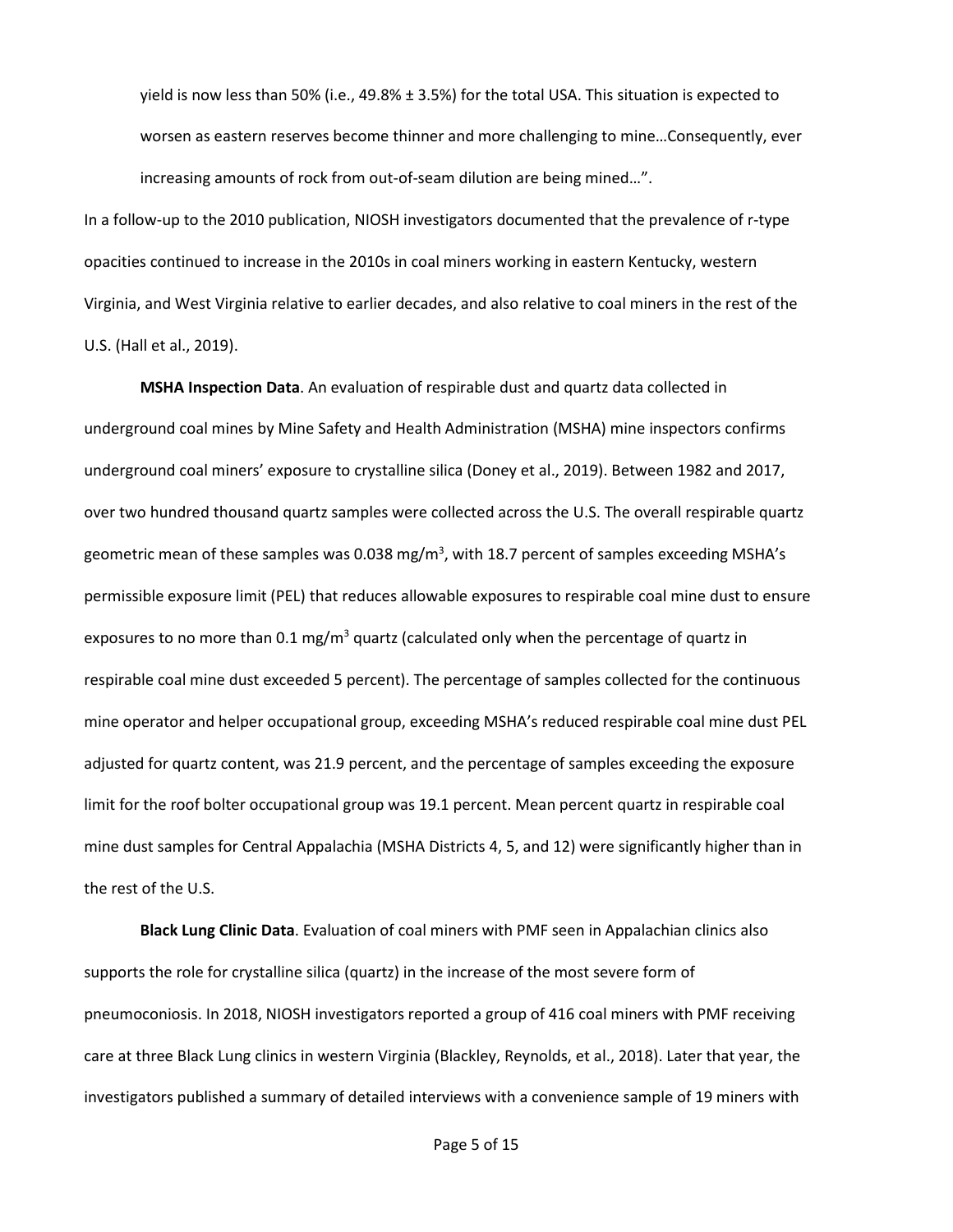PMF from these clinics (Reynolds et al., 2018). Nine were roof bolters, seven continuous miner operators, one shuttle car operator, and two worked a combination of jobs. Eighteen reported being in the vicinity when continuous mining machines were used to cut significant amounts of rock either to reach coal seams or in the process of extracting them. Fourteen reported that ventilation controls were not consistently maintained and 13 reported that RCMD was improperly sampled.

**Lung Tissue Pathology Data**. Further support for the contribution of crystalline silica (quartz) to pneumoconiosis in contemporary underground coal miners in eastern Kentucky, western Virginia, and West Virginia comes from evaluation of pathological findings in samples of lung tissue from miners in these areas. Silicosis can be clearly differentiated from CWP by microscopic examination of lung tissues.

In a 2016 report, a group of investigators sought lung tissue samples from coal miners with rapidly progressive pneumoconiosis (Cohen et al., 2016). They identified 13 miners with evaluable lung samples. The longest-held jobs for eight of these miners were operating continuous mining machines. Four miners were roof bolters, and one was a surface miner. Eleven were from West Virginia. Based on reviews of radiographs and pathological findings in lung tissue, twelve were identified as having PMF. On pathology examination, 11 miners were diagnosed as having silicosis and only four miners had classic lesions of simple CWP. Polarized light microscopy of the lung tissue samples showed the presence of large amounts of birefringent mineral dust particles consistent with crystalline silica and other minerals. Ongoing research by these investigators, with assistance from NIOSH, is comparing lung pathology in largely older lung samples held by NIOSH as part of the National Coal Workers' Autopsy Study to lung pathology findings in more recent lung samples obtained by biopsy or at the time of lung transplantation or autopsy. One aspect of the research is to use more sophisticated techniques to characterize the composition of particles found in the lung.

### **C. Conclusion**

Scientific evidence to date from surveillance surveys, MSHA inspection data, clinical and radiographic examinations, and lung tissue analysis, support the conclusion that quartz, a form of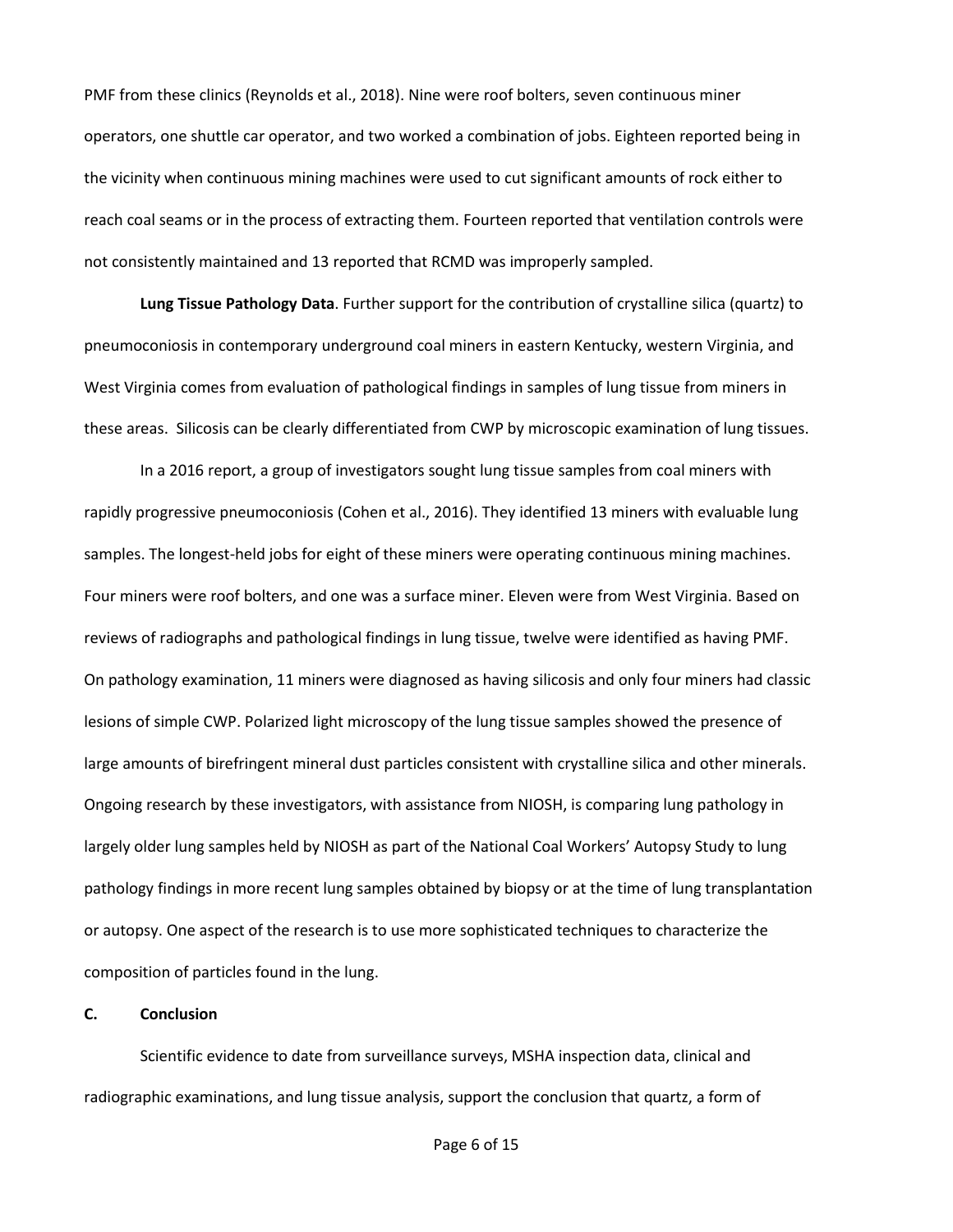crystalline silica, plays a contributing role in the current outbreak of pneumoconiosis in coal miners, particularly in eastern Kentucky, western Virginia, and in West Virginia.

### **II. Technology for Evaluating Coal Miners' Exposures to Respirable Coal Mine Dust**

#### **A. Continuous Personal Dust Monitor**

For several decades, NIOSH has had a major ongoing research effort in the area of developing new technologies for monitoring coal miner exposure to respirable dust. This research led to the development, certification, and commercialization of the continuous personal dust monitor (CPDM) which involved close collaboration with MSHA, the mining industry, labor unions and the instrument manufacturer--Thermo Fisher Scientific.

In 2016, MSHA, under a final rule, *"Lowering Miners' Exposure to Respirable Coal Mine Dust, Including Continuous Personal Dust Monitors,"* mandated the use of a CPDM in all active U.S. underground coal mines. The Thermo Scientific PDM3700 is currently the only approved CPDM to monitor exposure to RCMD. It is jointly approved for use in coal mines by MSHA and NIOSH under criteria set forth in 30 C.F.R. part 74. The introduction of the field-based CPDM, which provides near real-time exposure data to individual miners, was a significant advancement over the traditional monitoring method, based on a gravimetric sampler whose dust collection sample must be sent to a laboratory for analysis in order to obtain results, which can take several weeks. Since its introduction into coal mines, the CPDM has significantly improved respirable coal mine dust monitoring capabilities and compliance with MSHA coal mine dust exposure regulations. The CPDM has also proven its value as a tool that enables miners and management to take proactive measures to immediately reduce exposures by quickly implementing engineering controls or modifying work tasks.

### **B. Current Methods for Evaluating Coal Miners' Exposures to Quartz**

Although the introduction of the CPDM was a major step forward for monitoring miner exposure to RCMD, it measures all types of respirable dust expressed as mass concentration. The CPDM does not differentiate between the individual minerals and other components of respirable dust, and is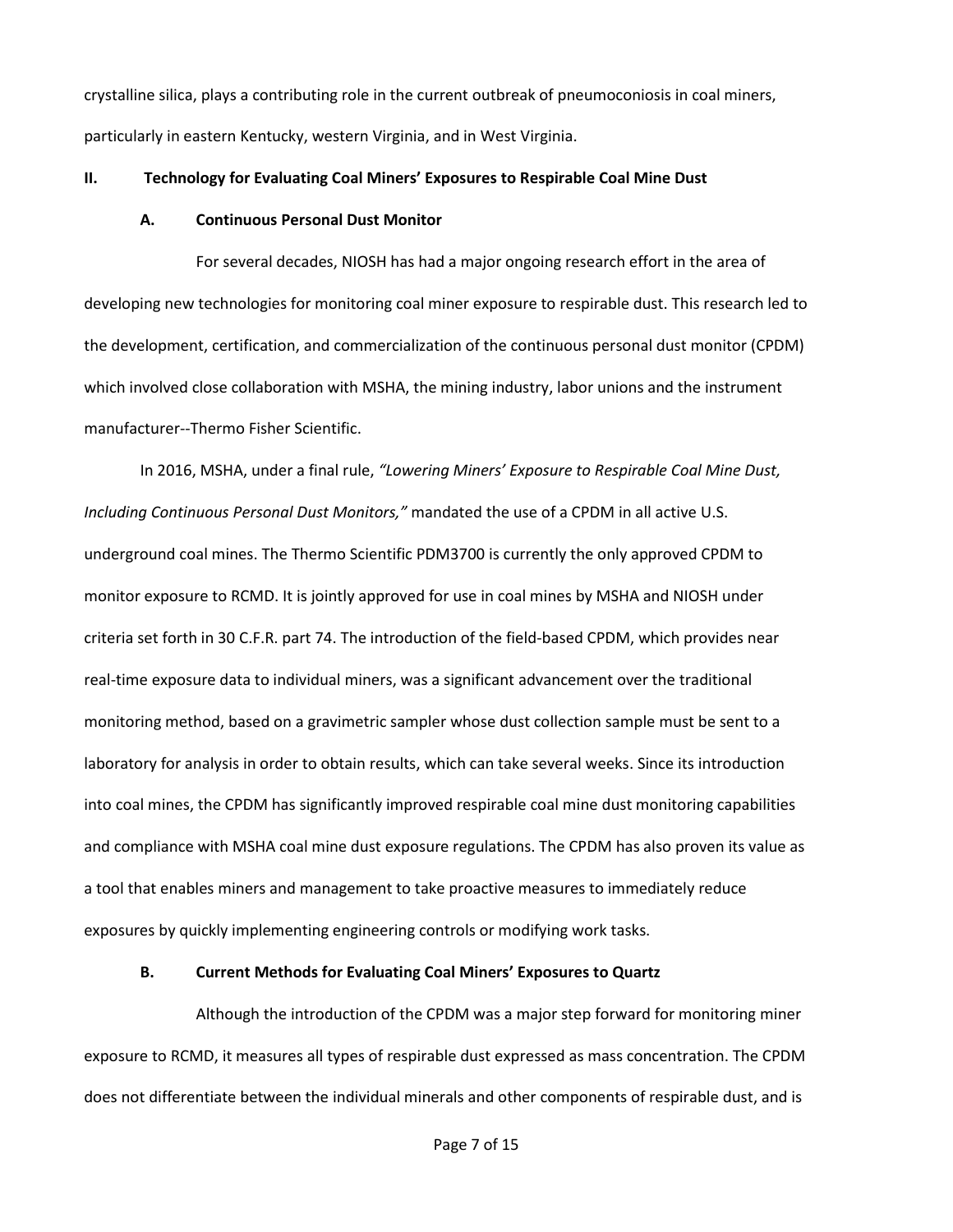therefore unable to assess miners' exposure to quartz (a form of crystalline silica) in near real time. Instead, quartz exposure is measured once a quarter from samples collected by MSHA for compliance purposes. Some coal mine operators also perform quartz monitoring for self-assessment and to evaluate the effectiveness of intervention strategies to reduce or eliminate exposure to quartz. Both MSHA and mine operators use a gravimetric dust sampler to perform compliance and self-assessment sampling. A compliance sample, once collected, is sent to an MSHA laboratory for analysis which can take several days to weeks before results are reported to the mine operator. A self-assessment sample is sent to a private sector laboratory for analysis which can also take several days to a week before results are reported to the mine operators.

# **C. Efforts to Improve the Technology for Measuring Coal Miners' Exposures to Crystalline Silica**

Timely monitoring of quartz would provide better protection for miners. NIOSH is pursuing technologies to advance the science of rapidly assessing quartz exposures in the field through two lines of research—one involving private sector partners, and the other involving NIOSH scientists.

### **1. Academic and Private Sector Research Efforts**

Funding academic and private sector companies to develop novel technologies for near real-time measurement of quartz is an important way to improve exposure assessment technology. To stimulate this type of research, NIOSH utilizes its external contracts and grants program to accelerate research in high-priority areas where there are critical knowledge gaps or commercialization challenges. In September 2018, NIOSH contracted with Thermo Fisher Scientific to develop a stand-alone, near realtime, quartz dust monitor for compliance sampling. In addition, a solicitation for New Technology Broad Agency Announcement (BAA) contracts (BAA 2019-Q-69532) invited proposals for new technologies that address non-regulatory personal measurement of coal dust or quartz. As stated in the BAA solicitation, while regulatory compliance currently requires mass-based measurement, NIOSH believes there is a market for non-mass-based units measuring coal dust, quartz, or both, that are low enough in cost that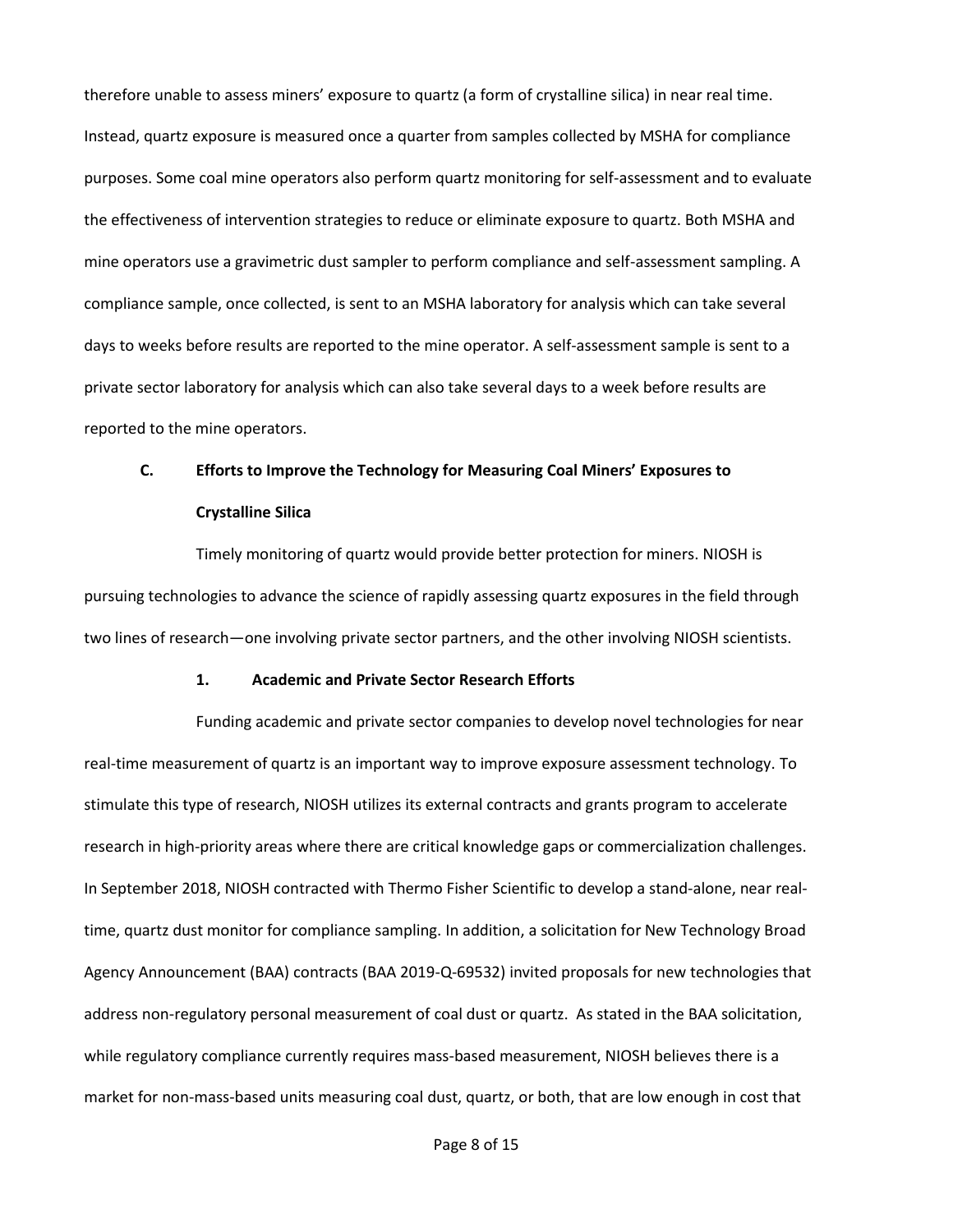the units can be issued to every miner to provide near real-time results. This allows miners to identify elevated quartz levels and take immediate corrective action to prevent overexposure. NIOSH is currently evaluating three proposals received in response to the BAA solicitation.

### **2. NIOSH Research Efforts**

At NIOSH's Pittsburgh and Spokane Mining Research Divisions, NIOSH has unique laboratory facilities and in-house research expertise that can be focused on developing a prototype for a field-based *"rapid quartz monitor"* (RQM). Starting in 2012, this NIOSH research effort has focused on developing a field-based method for rapid quartz analysis as opposed to the traditional laboratorybased, MSHA P7 method (see Table 1). The field-based, RQM prototype is based on three components: (1) a *sampler*, which is composed of a pump, cyclone and sampling cassette; (2) a Fourier Transform Infrared (FTIR) *analyzer*; and (3) a software-based quartz concentration *calculator* (See Figure 1).

Specifically, the field-based RQM prototype involves a gravimetric sample collected on a filter inside a "shoot through" cassette (which has not been mine-tested as of this writing). The "shoot through" cassette is specially designed for direct insertion into any one of four commercially available portable FTIR analyzers. Once analyzed, a NIOSH-developed software program called FAST (Field Analysis of Silica Tool) automatically calculates the quartz concentration from the FTIR spectrum and sampling information provided by the mine operator. A test version of the NIOSH-developed FAST software is currently available on the NIOSH website. The analytical method used by this field-based approach—FTIR spectroscopy—is also used to conduct the laboratory-based MSHA P7 analysis for quartz compliance sampling. Compared to the laboratory-based MSHA P7 analytical method, preliminary laboratory studies show a relative difference of less than 15 percent on average for coal dust samples analyzed in the laboratory using the field-based RQM prototype.

**NIOSH Field Test Evaluations**. Between 2016 and 2018, NIOSH conducted usability tests of the field-based, prototype RQM at four coal mines in West Virginia, including three underground mines operating continuous miner sections and one surface mine. The traditional sampling cassette was used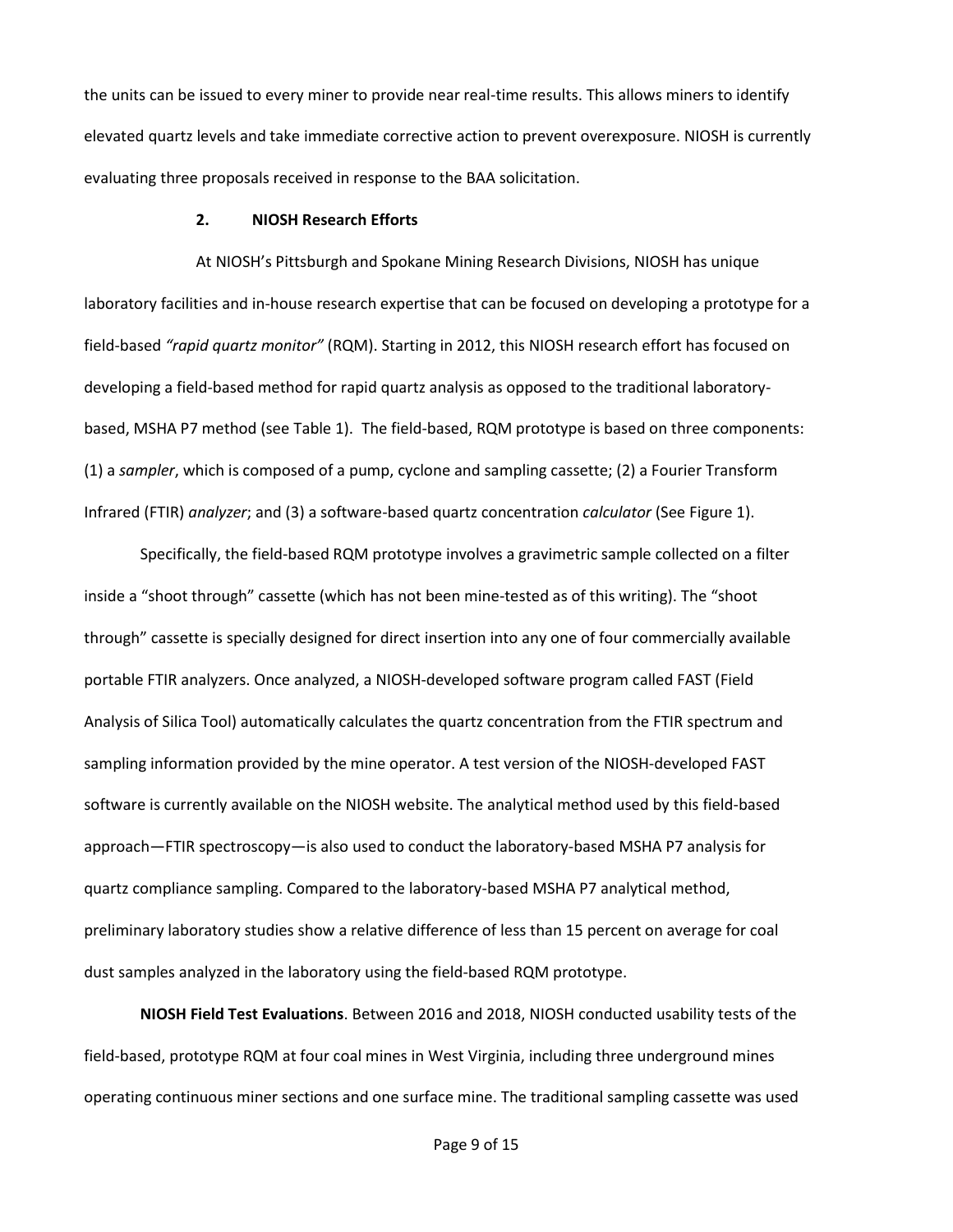because the specially designed "shoot through" sampling cassette, now available, was still in development at the time of these usability tests. The mines conducted the testing in collaboration with NIOSH, collecting more than 200 area and personal dust samples with a gravimetric sampler. While the traditional sampling cassette used for this testing limited the accuracy of the analysis, and only provided an estimate for quartz, the mines were still able to use the information output from the field-based prototype RQM approach to assess the efficacy of a control technology for a continuous miner section, and to identify occupations and tasks characterized by high concentrations of quartz.

**MSHA Field Test Evaluations.** At the present time, NIOSH is supporting MSHA field evaluations of the field-based prototype RQM approach to determine how well the results correlate with the analytical results provided by the standard, laboratory-based, MSHA P7 approach. MSHA's Technical Support group will collect respirable coal mine dust samples on both the traditional and the "shoot through" cassette. The collected samples will be analyzed by MSHA using the field-based, prototype RQM and the standard laboratory-based MSHA P7 method. Sampling will be initially conducted in MSHA Districts 2 and 3, and will be expanded to include samples from each MSHA district across the USA.

# **D. Technological Readiness of the Field-Based, Prototype RQM for Compliance Use by MSHA**

The current field-based prototype RQM monitoring approach was designed as an engineering control tool. It has the potential to be used for compliance sampling in the future, pending further validation of the prototype method in active coal mines. These technological evaluation studies are necessary to investigate whether or not specific characteristics of the dust present in the coalmining atmosphere require further refinement of the analytical technique.

The timeline for completing the field testing will be influenced by the number of samples required to achieve a statistically representative dataset of underground coal mines in the USA. Analysis of the results and preparation of a paper that would document the performance of the prototype would then be completed, undergo peer and stakeholder review, and be published in a peer-reviewed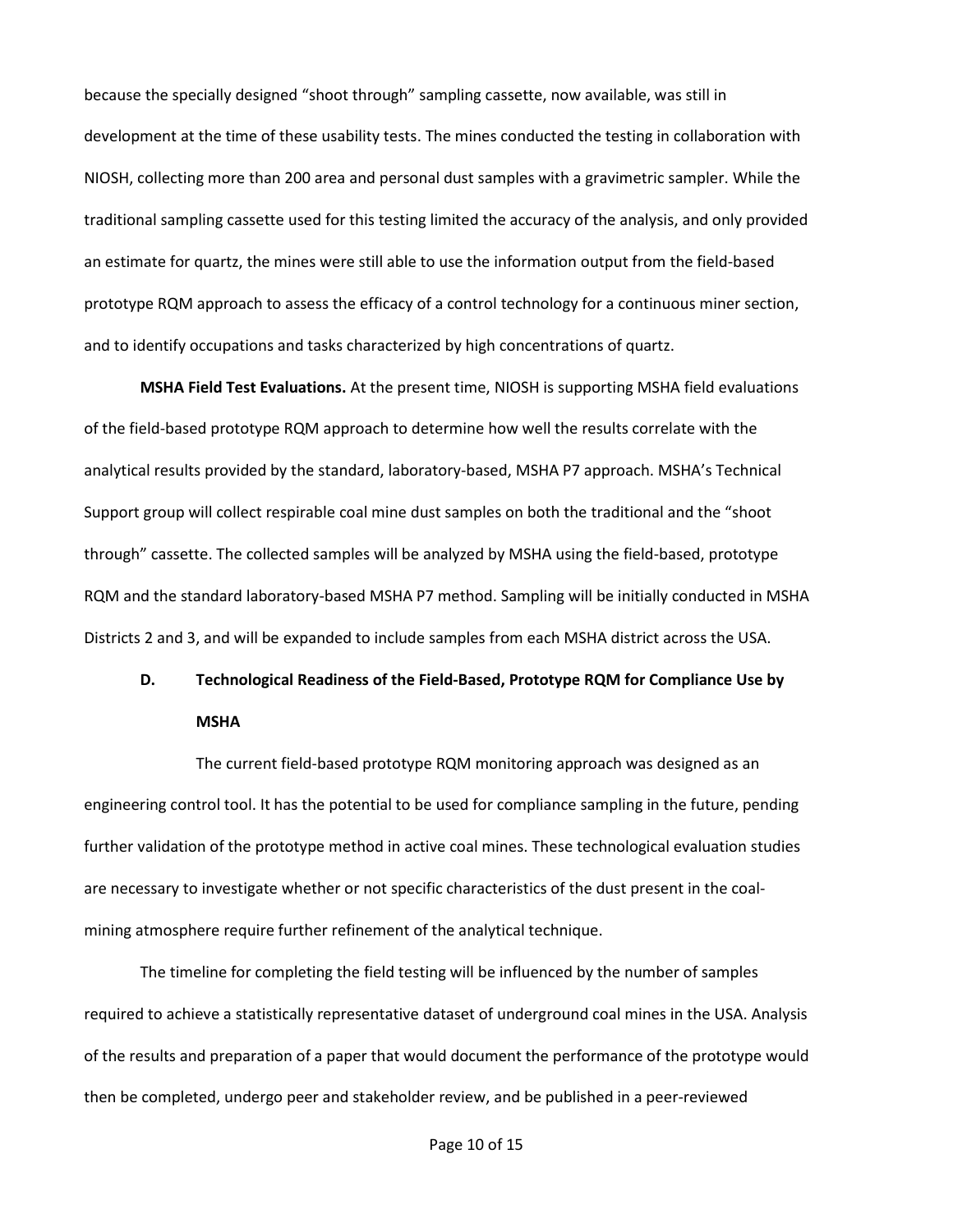scientific journal. Since the three components of the RQM are off-the-shelf components, no commercialization would be needed.

An important limitation that needs to be addressed before the prototype is considered for compliance sampling is that the field-based, prototype RQM was designed for self-assessment sampling. It was not originally conceived and designed as a compliance tool and therefore was not designed to include tamper-proof components. This means that the integrity of the sample cannot be guaranteed, which it would need to be if the prototype is to be used as a compliance tool. Another consideration is that the adoption of the field-based, prototype RQM as a compliance tool would require miners to wear two sampling devices—one for coal dust and one for quartz—which may hinder miner acceptance.

## **III. Conclusions**

# **A. Science Supporting Respirable Crystalline Silica as a Contributing Cause for Pneumoconiosis in eastern Kentucky, western Virginia and West Virginia**

The scientific evidence published to date demonstrates that the crystalline silica component of respirable coal mine dust contributes to the rising prevalence of pneumoconiosis in coal miners, particularly in eastern Kentucky, western Virginia and West Virginia.

### **B. Technological Readiness of the Prototype Rapid Quartz Monitor**

Although showing promise as a self-assessment tool for exposure to crystalline silica in coal mines, the field-based, prototype RQM is not currently technologically ready for use as a compliance tool.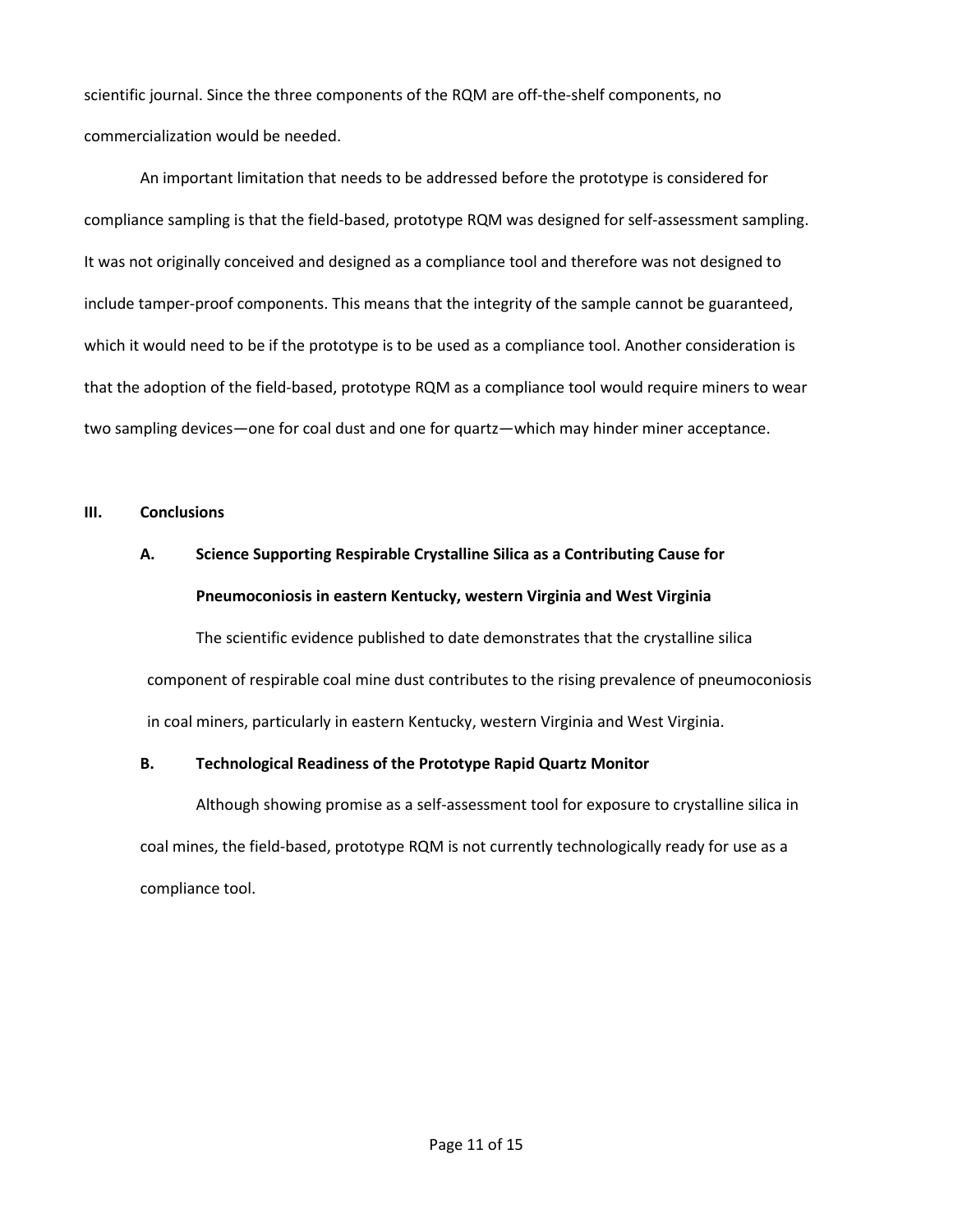# **Table One**

|                | <b>MSHA P7 method</b>                                                                                                                                                                                                                                                                                                                                                                         |       | <b>NIOSH Rapid Quartz Analysis</b>                                                                                                                                                                                                                                     |       |
|----------------|-----------------------------------------------------------------------------------------------------------------------------------------------------------------------------------------------------------------------------------------------------------------------------------------------------------------------------------------------------------------------------------------------|-------|------------------------------------------------------------------------------------------------------------------------------------------------------------------------------------------------------------------------------------------------------------------------|-------|
|                | <b>Step</b>                                                                                                                                                                                                                                                                                                                                                                                   | where | <b>Step</b>                                                                                                                                                                                                                                                            | where |
| $\mathbf{1}$   | Airborne respirable dust samples are<br>collected on pre-weighed membrane<br>filters using MSHA/NIOSH approved<br>personal respirable dust samplers as<br>described in 30 CFR Part 74. After                                                                                                                                                                                                  | Mine  | Airborne respirable dust samples are<br>collected on membrane filters using<br>MSHA/NIOSH approved personal respirable<br>dust samplers as described in 30 CFR Part<br>74.                                                                                             | Mine  |
|                | collection, the filter capsules are<br>reweighed to one thousandth of a<br>milligram in order to determine the net<br>sample mass.                                                                                                                                                                                                                                                            |       |                                                                                                                                                                                                                                                                        |       |
| $\overline{2}$ | Transporting/mailing the sample to the<br>analytical lab                                                                                                                                                                                                                                                                                                                                      |       | Sample remains on-site                                                                                                                                                                                                                                                 |       |
| 3              | <b>Removing the filter media from</b><br>sampling cassette - The filter media<br>containing the dust sample must be<br>removed from the sampling cassette.                                                                                                                                                                                                                                    | Lab   | <b>Opening the sampling cassette - The two</b><br>end caps of the sampling cassette are<br>removed while the filter media containing<br>the dust sample remains inside the cassette.                                                                                   | Mine  |
| $\overline{4}$ | Pre-treatment of the sample - The<br>sample filters are ashed in a low-<br>temperature radio-frequency asher to<br>destroy the organic matrix (coal dust and<br>collection filter).                                                                                                                                                                                                           | Lab   |                                                                                                                                                                                                                                                                        |       |
| 5              | Re-deposition of the sample - Ashed<br>samples are deposited onto an<br>approximately 9 mm diameter area of a<br>vinyl acrylic copolymer(VAC) (DM450)<br>filter.                                                                                                                                                                                                                              | Lab   |                                                                                                                                                                                                                                                                        |       |
| 6              | Analysis of the sample using FTIR<br>instrumentation - The sample is inserted<br>in the FTIR analyzer (PE Model2000, GX<br>or equivalent) and analyzed. The<br>redeposited, ashed dust samples are<br>scanned between wave numbers of<br>1,000 and 700 cm <sup>-'</sup> to determine the<br>quartz and kaolinite content.                                                                     | Lab   | <b>Analysis of the sample using FTIR</b><br>instrumentation - The cassette is inserted<br>in the portable FTIR analyzer and analyzed.<br>The sample is scanned by FTIR between<br>wave numbers of 4,000 and 400 cm·' to<br>determine the quartz and kaolinite content. | Mine  |
| 7              | Sample data analyzed - The mass of<br>quartz in the deposit is determined (after<br>correcting for the interference by<br>kaolinite) by comparison to calibration<br>curves for standard quartz samples and<br>standard kaolinite samples. The<br>percentage of quartz in the sample is<br>calculated using the quartz mass<br>determined from the analysis and the<br>sample's mass of dust. | Lab   | Sample data analyzed - The data generated<br>by the FTIR analysis are processed by NIOSH<br>FAST software to determine respirable<br>quartz concentration and mass (after<br>correcting for the interference by kaolinite).                                            | Mine  |
| 8              | The results are received by the mine                                                                                                                                                                                                                                                                                                                                                          | Mine  |                                                                                                                                                                                                                                                                        |       |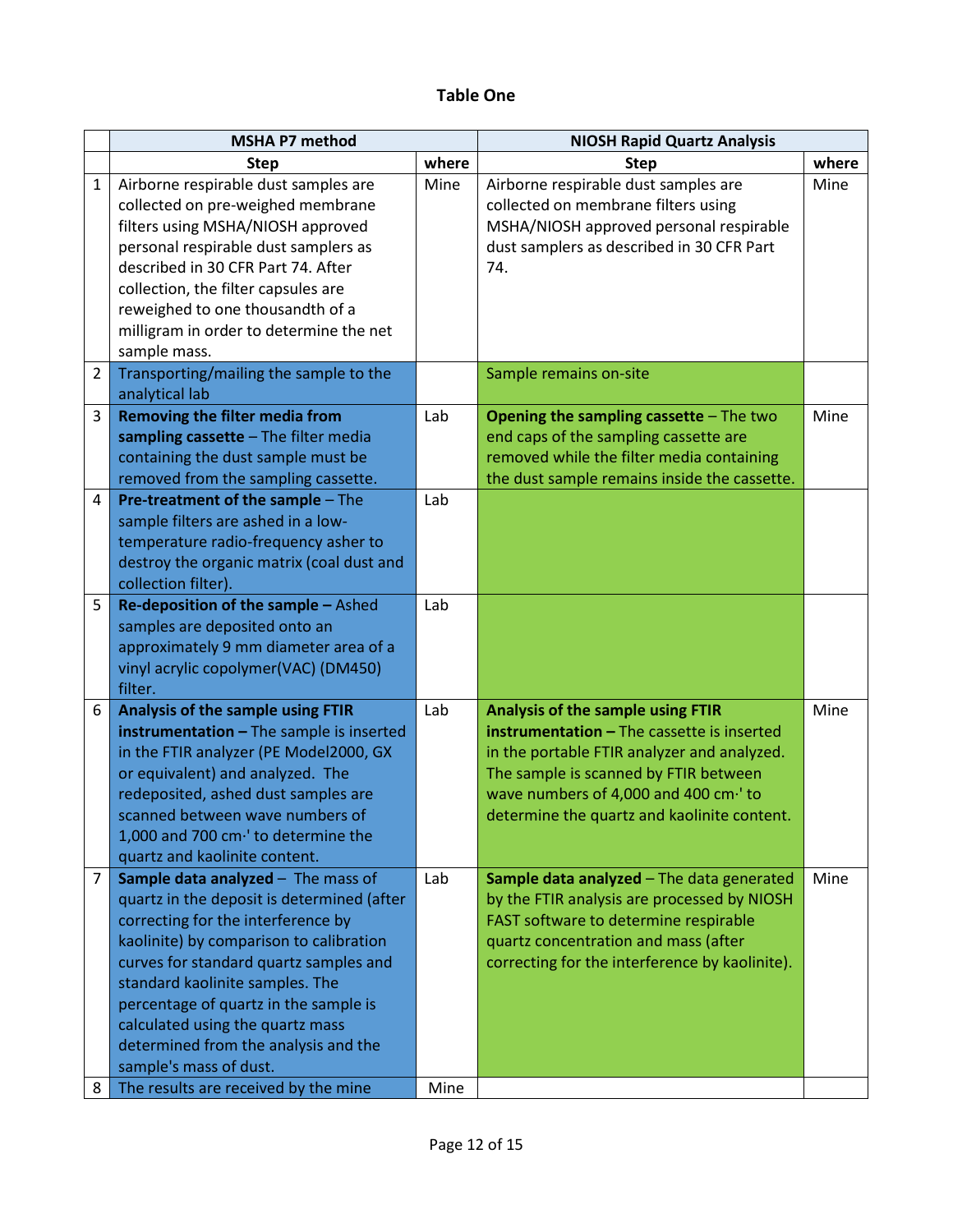# **Figure One**

Process for measuring quartz exposure using the field-based prototype RQM approach

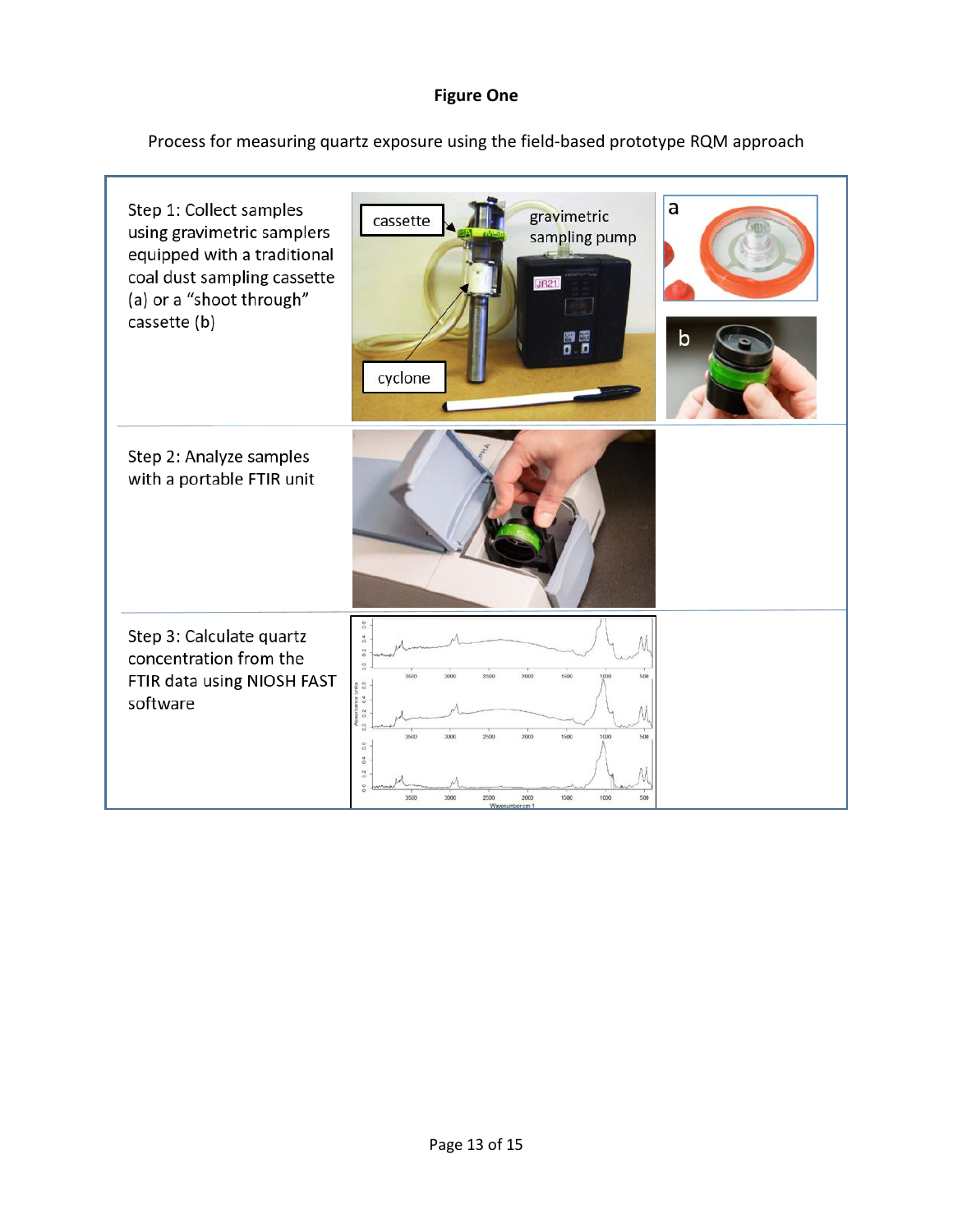## **References**

Banks DE, Bauer MA, Castellan RM, Lapp NL. Silicosis in surface coalmine drillers. Thorax. 1983 Apr;38(4):275-8. PubMed PMID: 6867980; PubMed Central PMCID: PMC459535.

Blackley DJ, Halldin CN, Laney AS. Continued Increase in Prevalence of Coal Workers' Pneumoconiosis in the United States, 1970-2017. Am J Public Health. 2018 Sep;108(9):1220-1222. doi: 10.2105/AJPH.2018.304517. PubMed PMID: 30024799; PubMed Central PMCID: PMC6085042.

Blackley DJ, Reynolds LE, Short C, Carson R, Storey E, Halldin CN, Laney AS. Progressive Massive Fibrosis in Coal Miners From 3 Clinics in Virginia. JAMA. 2018 Feb 6;319(5):500-501. doi: 10.1001/jama.2017.18444. PubMed PMID: 29411024; PubMed Central PMCID: PMC5839295.

Cohen RA, Petsonk EL, Rose C, Young B, Regier M, Najmuddin A, Abraham JL, Churg A, Green FH. Lung Pathology in U.S. Coal Workers with Rapidly Progressive Pneumoconiosis Implicates Silica and Silicates. Am J Respir Crit Care Med. 2016 Mar 15;193(6):673-80. doi: 10.1164/rccm.201505-1014OC. PubMed PMID: 26513613; PubMed Central PMCID: PMC4824937.

Department of Defense. Technological Readiness Assessment Deskbook. July 2009 <https://apps.dtic.mil/dtic/tr/fulltext/u2/a524200.pdf>

Doney BC, Blackley D, Hale JM, Halldin C, Kurth L, Syamlal G, Laney AS. Respirable coal mine dust in underground mines, United States, 1982-2017. Am J Ind Med. 2019 Jun;62(6):478-485. doi: 10.1002/ajim.22974. PubMed PMID: 31033017.

Hall NB, Blackley DJ, Halldin CN, Laney AS. Continued increase in prevalence of r-type opacities among underground coal miners in the USA. Occup Environ Med. 2019 Apr 25. pii: oemed-2019-105691. doi: 10.1136/oemed-2019-105691. [Epub ahead of print] PubMed PMID: 31023786.

IARC (International Agency for Research on Cancer). Coal Dust. 1. Exposure data. In: Silica, Some Silicates, Coal Dust and para-Aramid Fibrils. IARC Monographs on the Evaluation of Carcinogenic Risks to Humans, No. 68. IARC Working Group on the Evaluation of Carcinogenic Risk to Humans. Lyon (FR): International Agency for Research on Cancer; 1997. Available at: [https://www.ncbi.nlm.nih.gov/books/NBK410045/,](https://www.ncbi.nlm.nih.gov/books/NBK410045/) Accessed 5/31/2019.

Laney AS, Petsonk EL, Attfield MD. Pneumoconiosis among underground bituminous coal miners in the United States: is silicosis becoming more frequent? Occup Environ Med. 2010 Oct;67(10):652-6. doi: 10.1136/oem.2009.047126. Epub 2009 Sep 22. PubMed PMID: 19773275.

Luttrell GH, Honaker RQ. "Coal preparation." In: *Encyclopedia of sustainability science and technology. 2012 edition*. Ed: RA Meyers. New York, NY: Springer, 2012. Print ISBN: 978-0-387-89469-0. Online ISBN: 978-1-4419- 0851-3[. https://doi.org/10.1007/978-1-4419-0851-3\\_431.](https://doi.org/10.1007/978-1-4419-0851-3_431) Accessed May 31, 2019.

National Academies of Sciences, Engineering, and Medicine. 2018. *Monitoring and Sampling Approaches to Assess Underground Coal Mine Dust Exposures*. Washington, DC: The National Academies Press. <https://www.nap.edu/read/25111/chapter/1>

NIOSH (National Institute for Occupational Safety and Health). 2002. Health effects of occupational exposure to respirable crystalline silica. DHHS (NIOSH) Publication No. 2002-129. Available at: [https://www.cdc.gov/niosh/docs/2002-129/default.html.](https://www.cdc.gov/niosh/docs/2002-129/default.html)